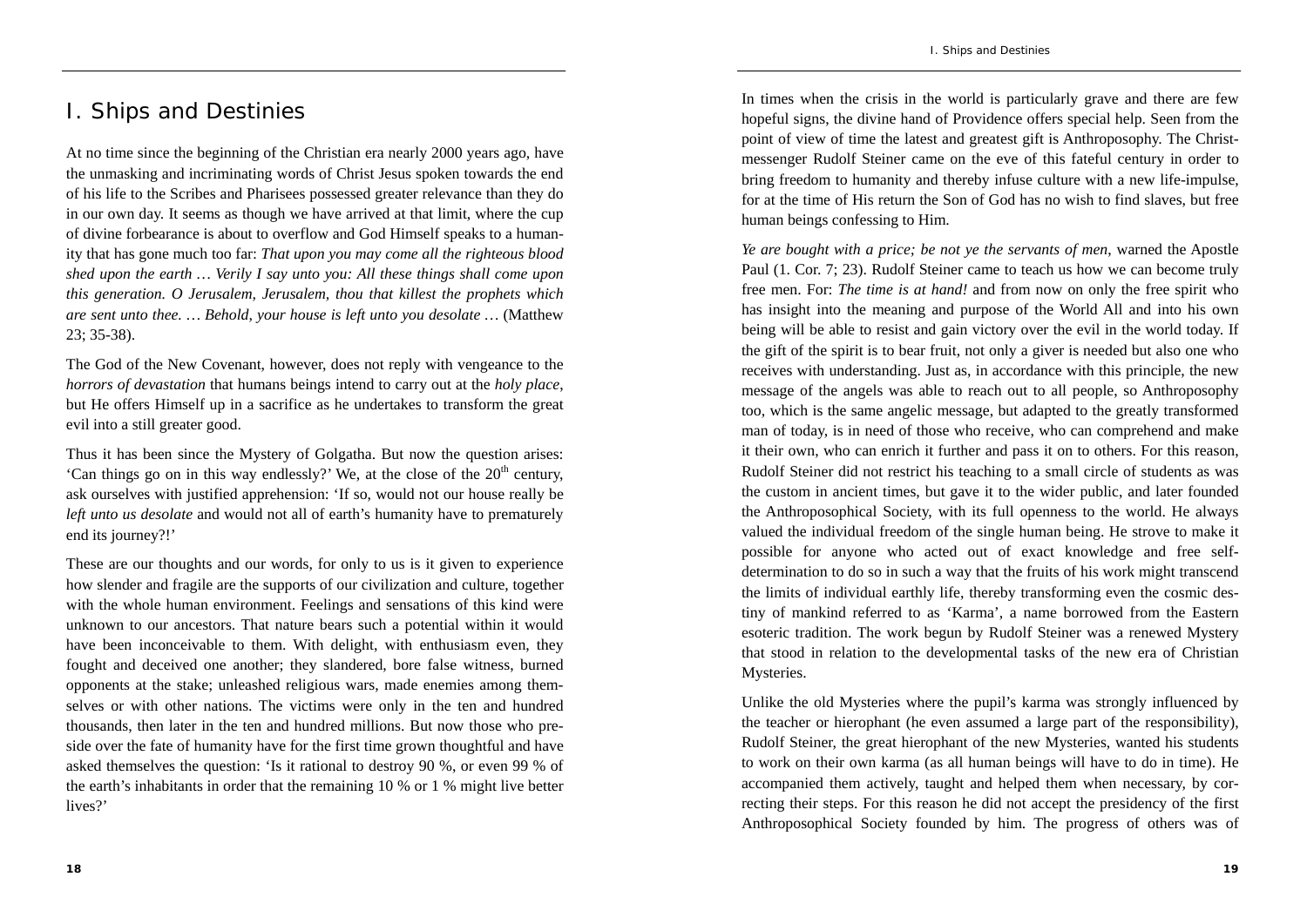greater importance to him than his own success and this reminds us very much of the moral guidelines of the Apostle Paul.

But just as, in his time, hearts were *blinded … and darkened* (Romans 1;21), this was also true of the members of that Society, who did not fulfil their task. Rudolf Steiner said that he was faced with the choice of either returning to the path of esoteric Christianity of previous centuries with a small circle of faithful followers and waiting for a later point in time when an expansion on a larger scale would be possible. Or going a step further and uniting his own destiny inseparably with the destiny of the Society.

Rudolf Steiner chose the second path. He dissolved the old Society that had become useless and at Christmas 1923 founded a new one and took the presidency upon himself.

This had a twofold consequence. First, as Rudolf Steiner said, *the decision has been made in the spiritual world, that since the Christmas Conference the founts of the spiritual world are opened more widely than before. Thus the foundations are given for an essential deepening of the anthroposophical movement, provided they are understood by the Society* (June 22, 1924, GA  $236$ .<sup>1</sup> This means that at a critical time Rudolf Steiner made a decision in which he allowed himself to be guided only by his moral intuition. Only later was it revealed that this decision was right and accepted from the point of view of the spiritual world, the divine hierarchies. But Rudolf Steiner was obliged to take upon himself the entire karma of the Society – with its noble as well as its unpurified content. He basically assumed and carried all our sins as a true disciple of Christ.

This deed should be a moral ideal for us all and inspire us to transform our lower nature more actively. But many anthroposophists put 'faithfulness' to their bad habits before faithfulness to their teacher. Not all, but nevertheless so many that the karmic burden became excessive even for a great Initiate. For his sacrifice, the ransom – to speak in the language of the Gospels – he paid for our sins, he received his 'Gethsemane' and the cup of poison. The latter did not kill him immediately, but it broke his strength. The wheel of karma turned downward and submerged the teacher in the waters of Lethe. The deed he had begun of creating a renewed Society remained unfinished.

Reading the letters Rudolf Steiner wrote from his sickbed, we are struck by the fact that he says repeatedly that the illness will win the battle. Why did he say this? Certainly not because he feared death. What then did he fear? Or, what disquieted him so much? The answer comes to light increasingly in the decades that follow, in the history of the Society from 1925 until today.

For those of us living in Eastern Europe the true history of the Society was unknown until the late 'Eighties. Everything we knew reminded us of the canonized life-histories of the saints. The picture of a consequential, purposeful, even 'victorious movement' of the Society through this dark century marked by the end of the 'dark era', the Kali Yuga, arose from the reminiscences shared with us by anthroposophists who came as tourists.

When we read the poet Andrei Beliy's reminiscences of his life in Dornach we did so with mixed feelings. They were breathtakingly fascinating on the one hand, but on the other a certain irritation mixed with the enthusiasm. 'Yes', we said, 'he is a great poet but as a human being he is extremely one-sided. How he loves to criticize! How prejudiced he is! And where on earth does he have all those made-up stories from?'

We thought and lived in this mood, studied Anthroposophy under enormously difficult circumstances and with this attitude travelled for the first time to Dornach.

In a certain way the friends coming to us from the West idealized us as well. They had read the lectures by Rudolf Steiner in which he called Russians the 'Christ-Folk' and they possibly projected this image onto us.

Be that as it may, our relationships at that time were thoroughly ideal, heartfelt and brotherly. When we recall those times today we sometimes think: The Lord God shielded us from premature disappointments and so we were able, even if only in a faint inkling, to anticipate the future by living in the mood of the future Slavic-Germanic cultural epoch.

<sup>1</sup> Brackets contain the date of the lecture and the corresponding No. from the Collected Works. Emphasis in the quotes from lecture cycles originates with the present author.

Yes, something of that kind had indeed arisen. And for all those involved the experience will remain unforgettable. It showed us that in the souls of men, once they are freed of the harmful influences, the poisonous deposits of our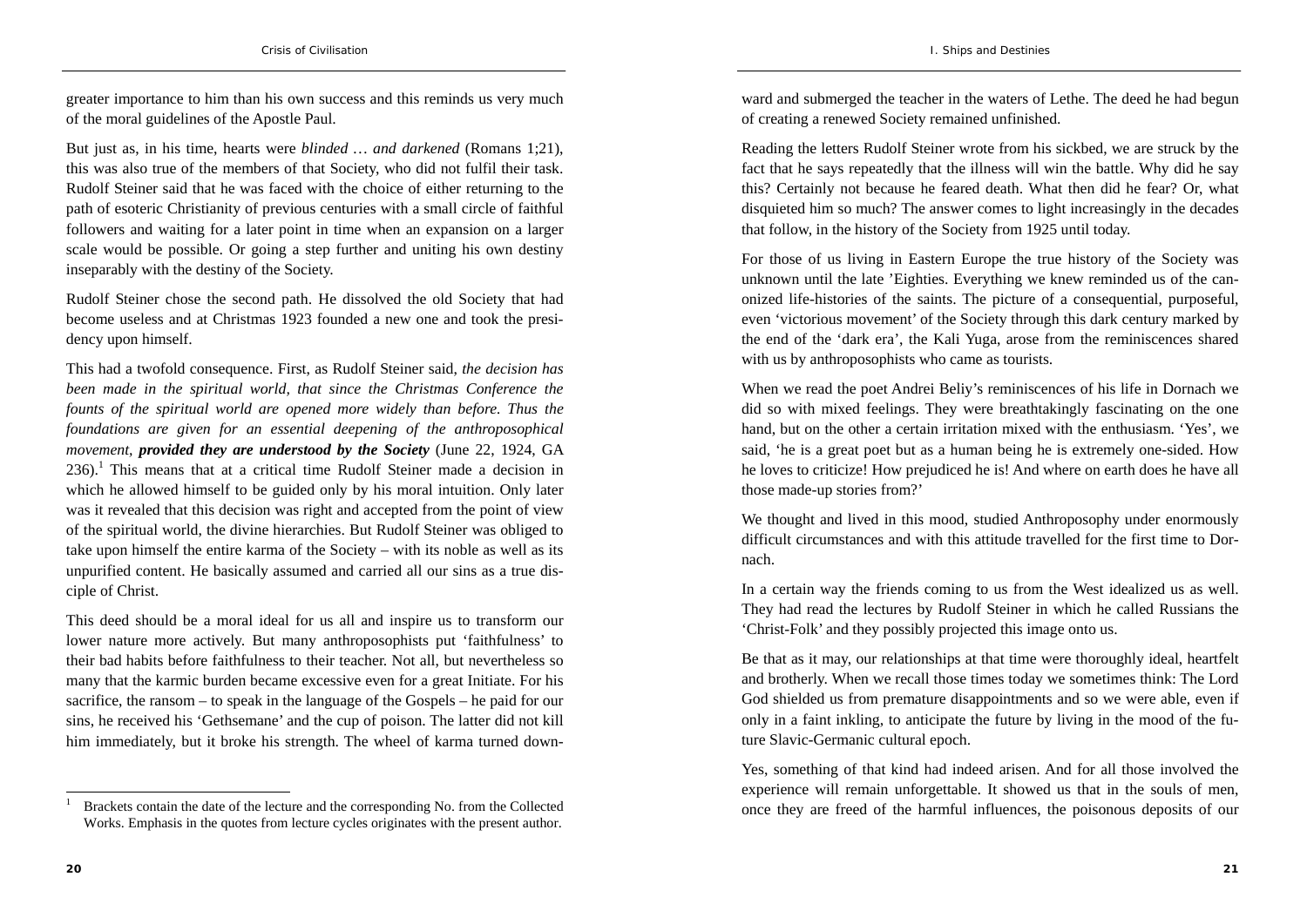time, a wonderful spiritual enthusiasm can grow. This enabled us, united in the love for spiritual knowledge, to experience true brotherhood. We were allowed to experience the miracle of brotherly unity and this came to us in times of utmost political oppression and spiritual privation.

Sometimes I ask myself (and I venture to speak in my own name without being an 'established' writer): Was it not the 12 to 15 years of happy connections with Western anthroposophists that made the passionate wish germinate and grow in us to improve the situation in the Society and the Movement as we began to recognize and understand the true state of affairs?

People meeting Anthroposophy in the West (and today unfortunately in Russia too) will already encounter, on their first steps on the path to spiritual knowledge, the destructive effect of the most varied kinds of abuse, alienation and petty egoism that permeate anthroposophical life independently of sex, age, nationality and religious persuasion. But thanks to the young age of the anthroposophical movement, all this can still be turned to the better. We have merely to free ourselves from the hypnotic influence of prevailing conditions, dare to face the truth at all times and speak out fearlessly. *In the moral sphere* – Rudolf Steiner says in a lecture – *Anthroposophy will be the educator of humanity for its obligation to truthfulness* (May 30, 1912, GA 155). And in another: *So long as it is accepted practice in the Anthroposophical Society to sympathize with the lie, so long, my dear friends, we will not move forward!* (July 17, 1921, GA 205).

What can be added from today's perspective? One thing only. – We are really not moving forward! And, what is still worse: lies move us! We have *sympathy* because of our love of comfort. It is true today in the outer world as well as in the Anthroposophical Society that one who speaks the truth heaps serious and, at times, **dangerous** problems onto himself. To stand up for the truth can mean to be hated instead of loved, possibly to lose one's work, one's home etc. And so anyone who still has the courage to insist on truth is advised even by the best in our ranks: 'Don't play Don Quixote!'

It is a fact indeed that, *to be a spiritual scientist* … *is more a matter of courage than intellectuality today* … *because it also has to be placed in opposition to something moral, namely the moral Fall* (Jan. 21, 1923, GA 220). Yet this task can be experienced as an ideal and also as something elevated and beautiful and then it becomes quite natural that we *get to know Anthroposophy only in order*  *to live Anthroposophy* (GA 34, p. 449). The following words by Rudolf Steiner then sound altogether obvious: *The Anthroposophical Society should exist to counter lurking dangers, through the cultivation of a noble life of feeling … It is inconsistent with human dignity to lame insight because one is afraid of weakness of character* (GA 37, p. 54).

Where are the anthroposophical circles today, in which these words by Rudolf Steiner could be repeated without their being taken abstractly or the speaker sounding ridiculous? Be that as it may, truth, goodness, and nobility of soul can exist **only in their unity** and thereby create culture; when separated, they wither, bringing about the death of culture.

A human being to whom culture means more than barbarism has no choice. This is why we should overcome all fear of the power of the adversary, of the spirit of the lie and of hatred, in however subtle a guise it may face us. This spirit, once lodged in our soul, will indulgently forgive our weaknesses, errors and tendencies to opportunism. It will, for example, whisper in our ear the following 'persuasive' argument: if someone criticizes the situation in the Society it will cast a blot on the Society in the eyes of the outer world. Therefore – for the sake of 'protecting the honour' of the Society – you must tolerate, conceal, keep silent and, if need be, lie.

But this is like a sick person trying to hide a boil under a thick layer of powder instead of opening and healing it; for the time will come when no amount of powder will be able to hide the blemish.

The greatest movements in the world have already failed owing to their inability to exercise self-criticism and uncover internal shortcomings. The Catholic Church, failing at the time to condemn the Inquisition and dissociate itself from it, still carries the poisonous sting to this day. In Russia and the countries of the former Eastern bloc, sensible people now call for repentance for the misdeeds committed during the years of Bolshevism. They see in moral purification the most important prerequisite for a spiritual and consequent economic resurrection of Russia and its peoples.

The Anthroposophical Society has not brought disasters into the world. Nevertheless it has laden upon itself a burden of guilt towards humanity. The first cause of this lies in the sin of self-isolation, the second in the concessions made to the lower nature of man, so that anthroposophists have shown themselves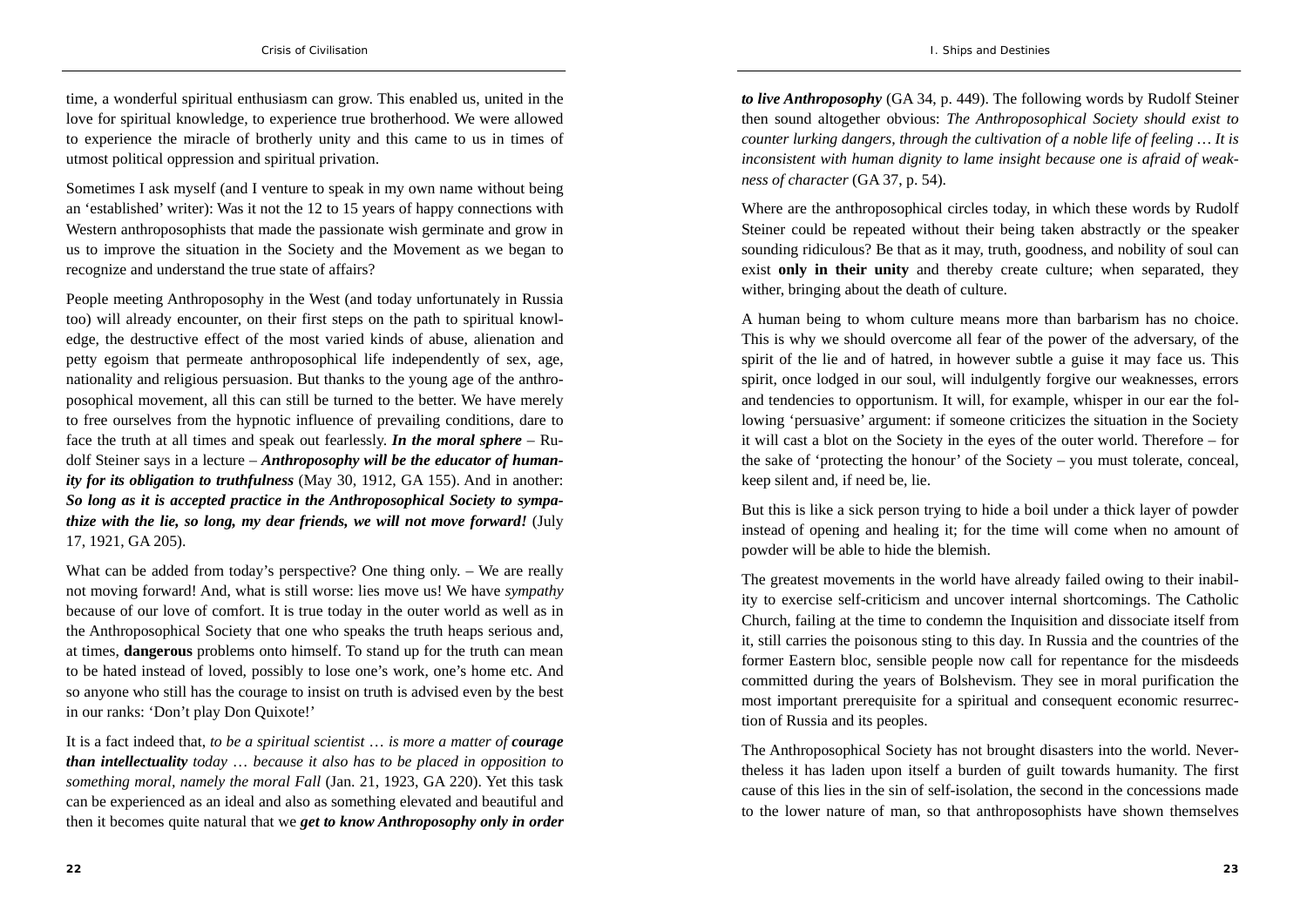unable *to live Anthroposophy* – but only this would entitle them to represent the anthroposophical cause in the world.

Yes, the world sinks into darkness and sin, yet still lives in the hope of escaping this abyss. It yearns for an example of good human relationships or for the appearance of the Spirit who can transform life and the world.

*The world today* – says Rudolf Steiner – *is full of untruthfulness, and the sense for truthfulness has to be cultivated within the Anthroposophical Society if it is to have a meaning, a true meaning of life while it exists – no matter how long it can exist under the present circumstances* (Jan. 13, 1917, GA 174). It is not important to calculate the date of this statement in a pedantic way, to inquire – whether it is from before or after the Christmas Conference. These words express the very crux of the matter.

Whoever insists on the continued existence of the Society at all costs is simply repeating the well-known thesis of 'the End justifying the Means'. Such a person will rather hasten the downfall of the Society. There are countless other ways of bringing about the downfall of our cause and some have already been 'practised' too long. So we must ask ourselves how much time we actually have left.

If we seek for an analogy to the present situation of the Society the image of a large ocean liner comes to mind, sparkling white outside, furnished inside with comfortable cabins, grandiose halls, restaurants, conference rooms etc. A magnificent ship! Tragically, **it is steering directly towards a reef**, while a storm that would alarm even a seasoned sailor is building up on the ocean. This hurricane symbolizes the decline of today's civilization, whose 'front rows', the 'avant-garde', is already in free fall to a place where no ground is to be seen.

On every deck, in each magnificent saloon, people are engaged in manylayered, purposeful activity. In other circumstances we should rejoice over it and support and deepen this activity with all means available. But on a ship that is moving towards a dangerous reef, things appear in a quite different light – some lose all sense whatever; others, good and necessary enough under normal circumstances, now only hasten the ruin of the vessel. The motion of the ship's propeller, the indispensable means of propulsion on the open sea, must therefore be stopped or reversed without delay.

Let us explain this by means of a concrete example. Waldorf pedagogy, an excellent initiative, is increasingly losing its connection with Anthroposophy. There are already colleges of teachers where the mere mention of the concept 'Anthroposophy' is forbidden. More and more often we experience in pedagogical seminars that people who have appeared there 'by chance' do the lecturing. They talk complete nonsense and leave the participants nothing but disappointment over the new pedagogical method (or attract like-minded students).

Yet another example: a communication goes out that there is a wish to bring greater intensity to esoteric work, that a Second Class should be 'put together', no matter how and out of what sources. In the Society's present situation it is comparable to making holes in the bottom of the ship in order to observe the sea-bed more clearly, or making a fire on deck to warm oneself.

Today, therefore, irrespective of the wishes, attitudes, ways of thinking, character, activity and spiritual interests of the 'passengers' we must urgently call out 'All hands on deck!' – as sailors do in order to clarify the decisive question – the question of 'the navigation of the ship'. At all costs we must find out why the ship of Spiritual Science has altered course. Who bears the responsibility for this? Where are the reasons to be sought – with those sitting on the bridge? – or did the navigation instruments fail? Maybe someone stove an axe beneath the compass – as in 'the good old days'? But what has happened to the crew? The starry heavens could have told them the ship was off course. We are steering towards the Bull instead of the Water Bearer. We are navigating in a direction where the 'water of life' has long flowed away, we are heading for dead rigidity. Consequently we have forgotten to orient ourselves by the stars and no longer trust our own eyes. In this case another command has to follow: 'All hands to the star-charts!' Otherwise the fate of the 'Flying Dutchman' awaits us, and may God have mercy on everyone on board.

'Abandon all hope', retorts the sceptic. 'You forget the tremendous inertia potential of an ocean liner. The time left us is far too short. Consider also the widespread unwillingness to change things or even **recognize** the true situation; consider the ever-present fear of truth.'

Now – I reply to the sceptic –, even if you are right, I will write this book nevertheless. I will put it into a stout bottle of thick green glass and entrust it to the waters. And God alone knows whether at some time fate will have it that this